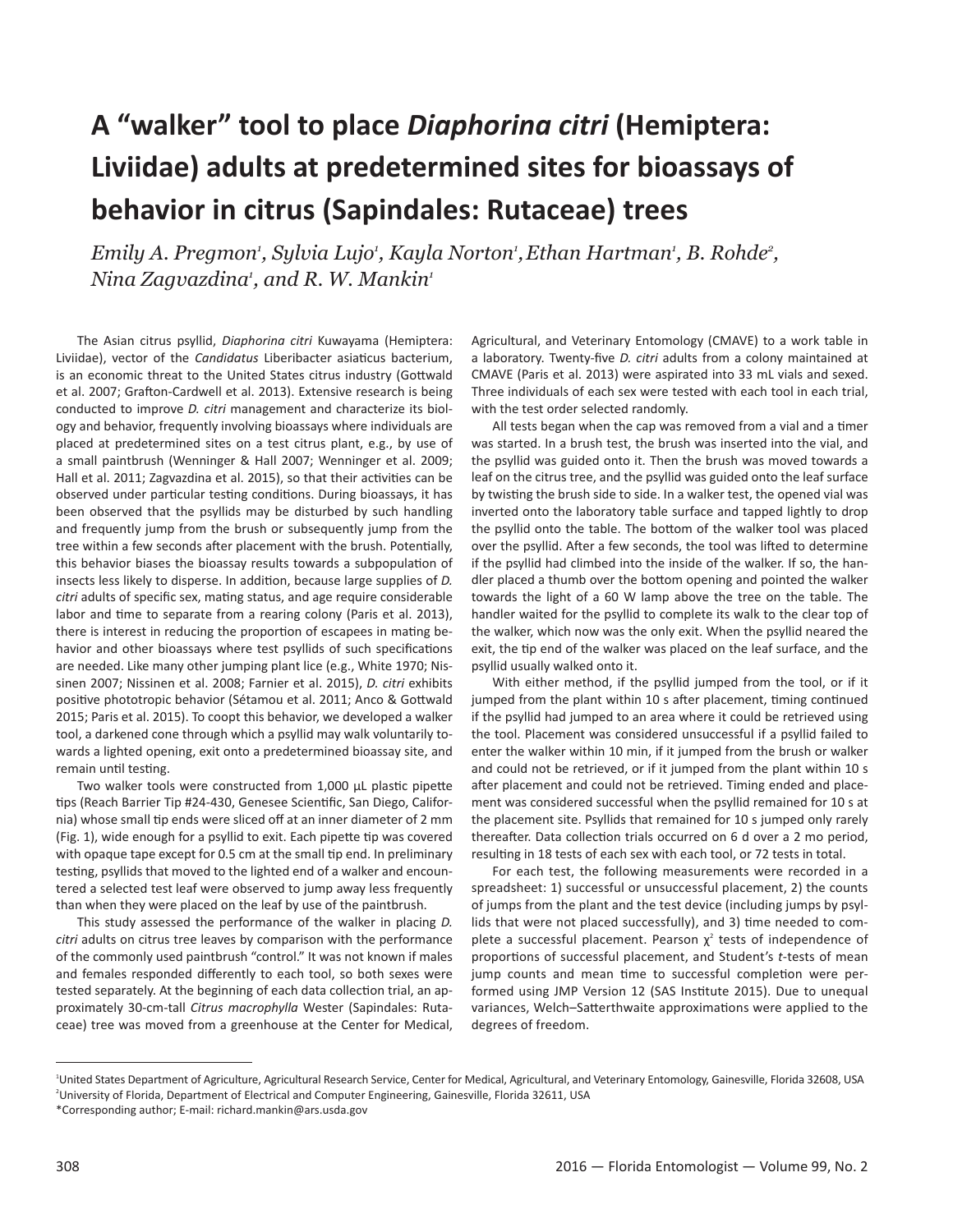

**Fig. 1.** Image of "walker" in use to place *Diaphorina citri* individual on citrus tree leaf*.* Inset shows dimensions.

Table 1 shows the performance of females and males under both placement methods. Separate analyses revealed no significant differences between males and females in the proportions successfully placed by the walker or the paintbrush, in the mean counts of jumps, or in the mean time to successful placement, although males in the walker tests showed a slightly higher proportion of successful placements and shorter time to successful placement than females. Consequently, further studies may be of interest to consider whether male *D. citri* adults have a stronger phototactic response than females.

The combined female and male data sets revealed significant differences in the proportions of successful placements, the mean counts of jumps, and the mean time to successful placement using the walker and paintbrush. It should be noted also that psyllids in 26 of the 27 successful placements with the walker never jumped, and psyllids in 3 of the 13 successful placements with the brush never jumped. Given that replacement of psyllids that leave the bioassay arena requires 10 min or more additional time, the additional 108 s required to complete successful placement using the walker compared with the brush was considered to be positively offset by the increase from 0.36 to 0.75 in the proportion of successful placements of test psyllids.

We thank James Colee (University of Florida, Department of Statistics) for advice on statistical analyses. This article reports the results of research only. Mention of a trademark or proprietary product is solely for the purpose of providing specific information and does not constitute a guarantee or warranty of the product by the United States Department of Agriculture and does not imply its approval to the exclusion of other products that may also be suitable. Funds for this research were provided by the Florida Citrus Research and Development Fund.

## **Summary**

A "walker" tool was developed to assist successful placement of *Diaphorina citri* Kuwayama (Hemiptera: Liviidae) adults at predetermined sites on citrus (Sapindales: Rutaceae) trees in behavioral bioassays. Use of the walker resulted in a significantly higher proportion of successful placements and a significantly lower number of jumps away from the predetermined site compared with the use of a brush, although on average it required an additional 108 s more than the 41 s required with the brush to complete a successful placement. Females and males performed similarly with both devices. Potentially, the walker is a useful placement tool under conditions where it is time and labor intensive to provide large numbers of insects with specific physiological characteristics for testing, e.g., when it is difficult to supply large numbers of *D. citri* adults of known sex, mating status, and age. Because phototaxis is commonly observed in psyllids, the walker may be of use also for bioassays with other economic pests such as *Bactericera cockerelli* (Šulc) (Hemiptera: Triozidae).

Key Words: phototaxis; jumping plant lice; handling disturbance

## **Sumario**

Una herramienta de "andador " fue desarrollado para ayudar a la colocación exitosa de adultos de *Diaphorina citri* Kuwayama (Hemiptera: Liviidae) en sitios predeterminados sobre árboles cítricos (Sapindales: Rutaceae) en bioensayos de comportamiento. El uso del andador resultó en una proporción significativamente mayor de las colocaciones con éxito y una significativamente menor número de saltos de distancia desde el sitio predeterminado en comparación con el uso de un cepillo, aunque en promedio se requiere un adicional de 108 segundos